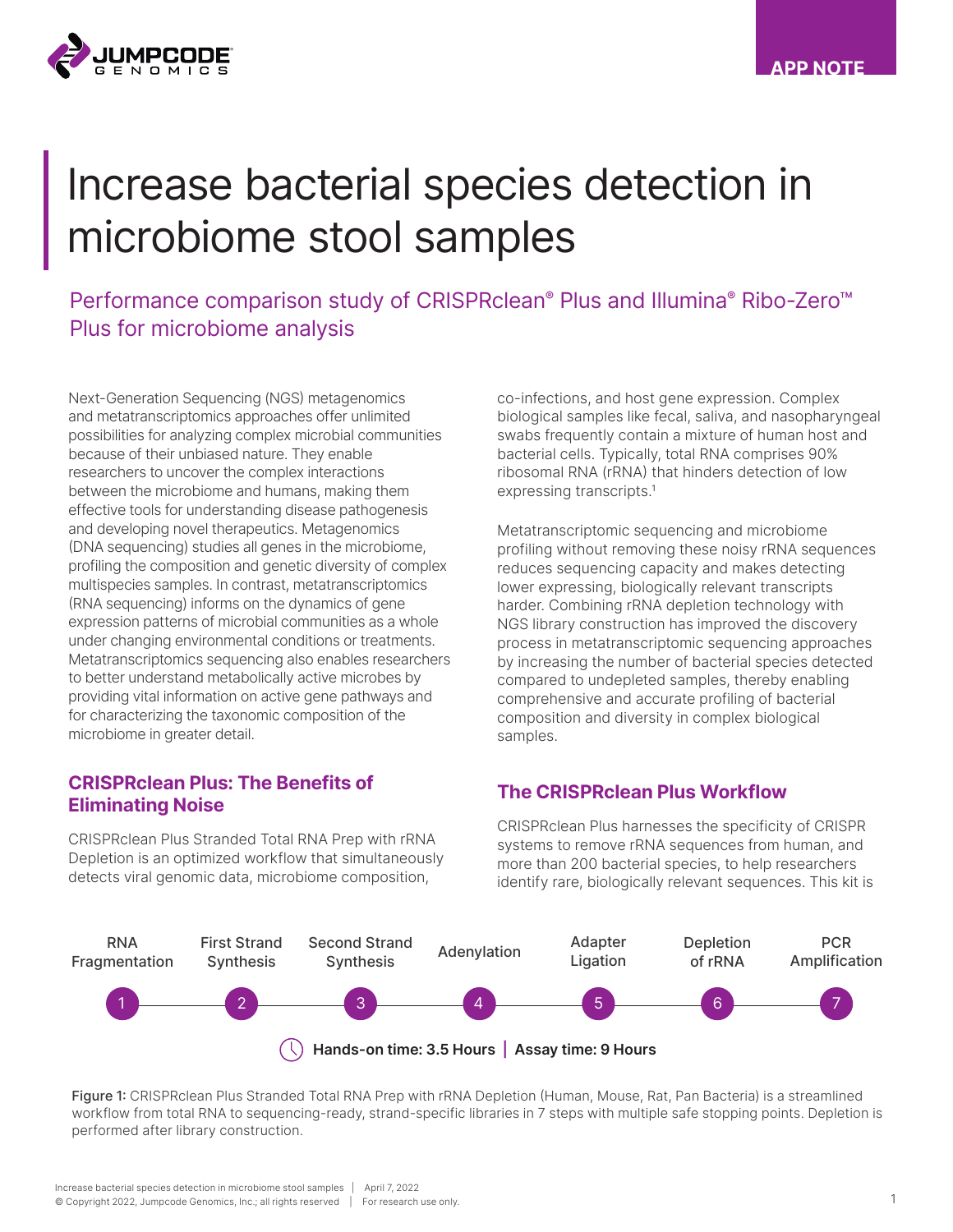



Figure 2: Experimental overview of comparison between CRISPRclean Plus and Illumina Ribo-Zero Plus kits.

ideal for analyzing samples containing complex mixtures of eukaryotic and bacterial rRNA. CRISPRclean Plus Stranded Total RNA Prep with rRNA Depletion (Human, Mouse, Rat, Pan Bacteria) is a streamlined workflow from total RNA to sequencing-ready, strand-specific NGS libraries (Figure 1).

This workflow is unique compared to most commercially available rRNA depletion kits in that depletion is performed after library construction. The post-library construction rRNA depletion strategy helps to mitigate against bias that may occur if depletion is performed before library construction because rRNA molecules can act as carrier molecules to help stabilize the library preparation against biasing. With CRISPRclean Plus, researchers can increase the sensitivity to detect lower expressing, biologically relevant transcripts by removing uninformative reads.

This application note presents a comparison study between the CRISPRclean Plus Stranded Total RNA Prep with rRNA Depletion kit (from here referred to as CRISPRclean Plus) and the Illumina Stranded Total RNA Prep with Ribo-Zero Plus kit (from here referred to as Illumina Ribo-Zero Plus) using microbial reference material composed of stool from healthy donors; the ZymoBIOMICS Fecal Reference control (ZymoBIOMICS™ Fecal Reference with TruMatrix™ Technology, from here referred to as Zymo control).<sup>2</sup>

#### Study design

CRISPRclean Plus and Illumina Ribo-Zero Plus kits were tested under three conditions and with three replicates each. A total of 18 libraries were prepared, sequenced

on a NextSeq 2000, and processed through Kraken2 to analyze microbiome composition and consistency compared to the Zymo control. Data were down sampled to 64M paired-end reads (Figure 2).

The Zymo control was used as a common reference material to compare the CRISPRclean Plus and Illumina Ribo-Zero Plus methods. The Zymo control is a microbial reference material composed of stool from healthy donors. Bacterial read counts for the Zymo control method were provided by Zymo Research and derived from the following Zymo method: 100 µl of the product was extracted using the ZymoBIOMICS™ RNA Miniprep (R2001). The RNA library was prepared using the Zymo-Seq RiboFree® Total RNA Library Kit (R3003). Sequencing was performed on Illumina® HiSeq™. Bioinformatics analysis was performed using the ZymoBIOMICS™ Metatranscriptomics Service Pipeline, which uses Centrifuge (v1.0.4) for taxonomy identification.

#### **Performance**

The overabundance of rRNA in stool samples can interfere with the efficient identification of biologically significant transcripts, meaning genes or bacterial species with low expression are often barely detectable. In addition, much of the transcriptomic data captured is uninformative, thus hindering discovery. While fecal samples comprise a mixture of both human and bacterial cells, they typically have a higher bacterial to human ratio. By eliminating the noise and enabling greater sensitivity for low-expressing genes, rRNA depletion increases the number of bacterial species that can be detected compared to non-depleted fecal samples.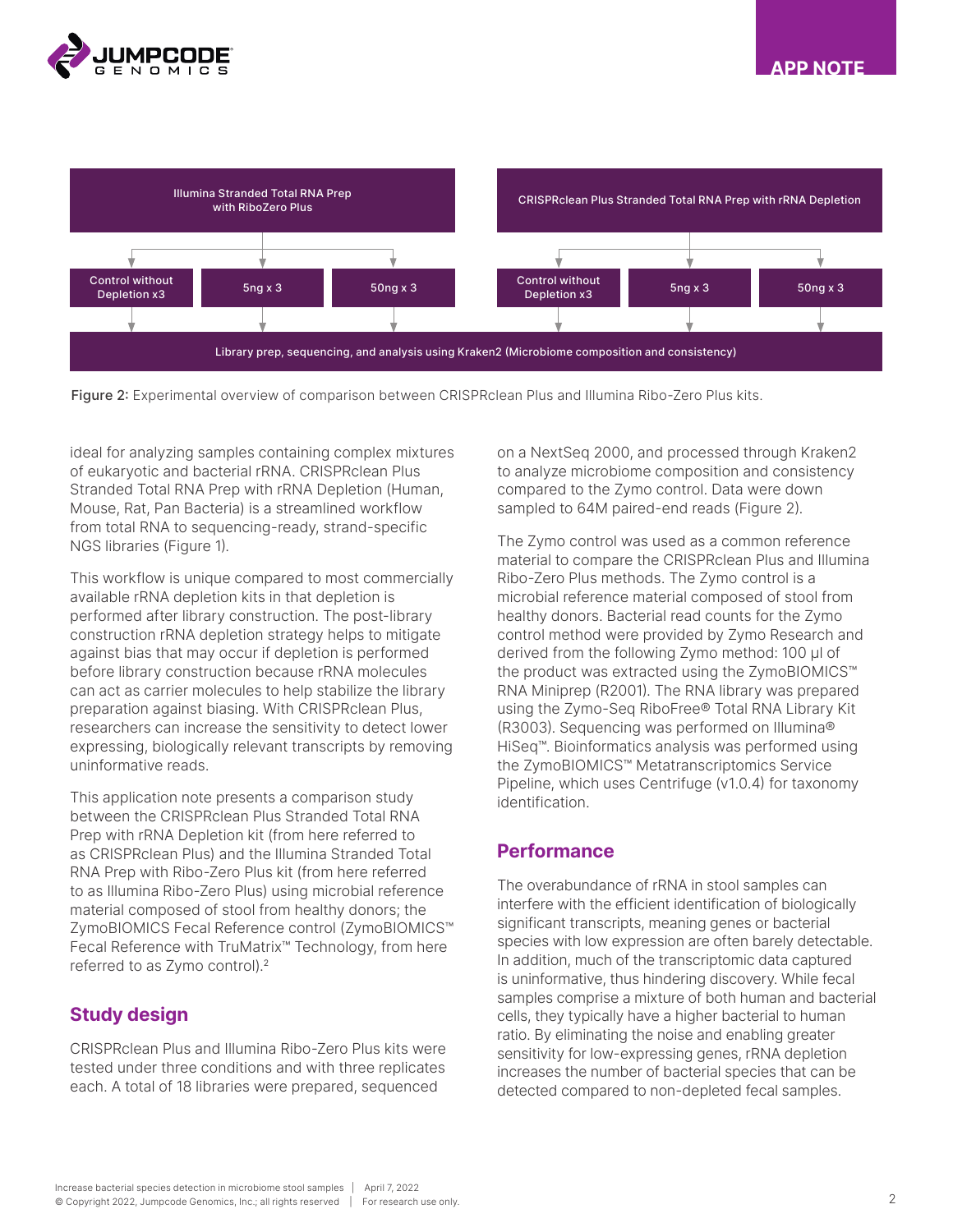





# Percent alignment to ribosomal RNA Percent alignment to ribosomal RNA

Figure 3: CRISPRclean Plus is more efficient at removing rRNA. Percent alignment to rRNA comparison between CRISPRclean Plus and Illumina Ribo-Zero Plus kits at 5 ng and 50 ng input.

#### CRISPRclean Plus is more efficient at removing rRNA

To compare the rRNA depletion efficiencies of CRISPRclean Plus with Illumina Ribo-Zero Plus, the percent alignment to rRNA at 5 ng and 50 ng total RNA input was assessed. CRISPRclean Plus was more efficient at rRNA depletion with a lower percent alignment to rRNA after depletion compared to both non-depleted control and Illumina Ribo-Zero Plus (Figure 3).

#### CRISPRclean Plus depletes more bacterial rRNA and provides deeper insight into the taxonomic composition of the microbiome

We surmised that assessing the depletion rate alone did not provide a comprehensive picture and that further insight could be gained from a more in-depth analysis of the depleted library content. Thus, we set out to evaluate the taxonomic composition of the CRISPRclean Plus and Illumina Ribo-Zero Plus depleted libraries and compared these data to the taxonomic composition present in non-depleted libraries.



## rRNA alignment breakdown by kingdom rRNA alignment breakdown by kingdom

Figure 4: CRISPRclean Plus depletes more bacterial rRNA and provides deeper insight into the taxonomic composition of complex microbial samples. Stacked bar chart comparison of percent rRNA alignment by taxonomic composition between CRISPRclean Plus and Illumina Ribo-Zero Plus after depletion of rRNA at 5 ng and 50 ng input. Percent rRNA alignment by bacterial (purple), eukaryota (green), and archaeal (blue) taxonomic kingdoms are indicated.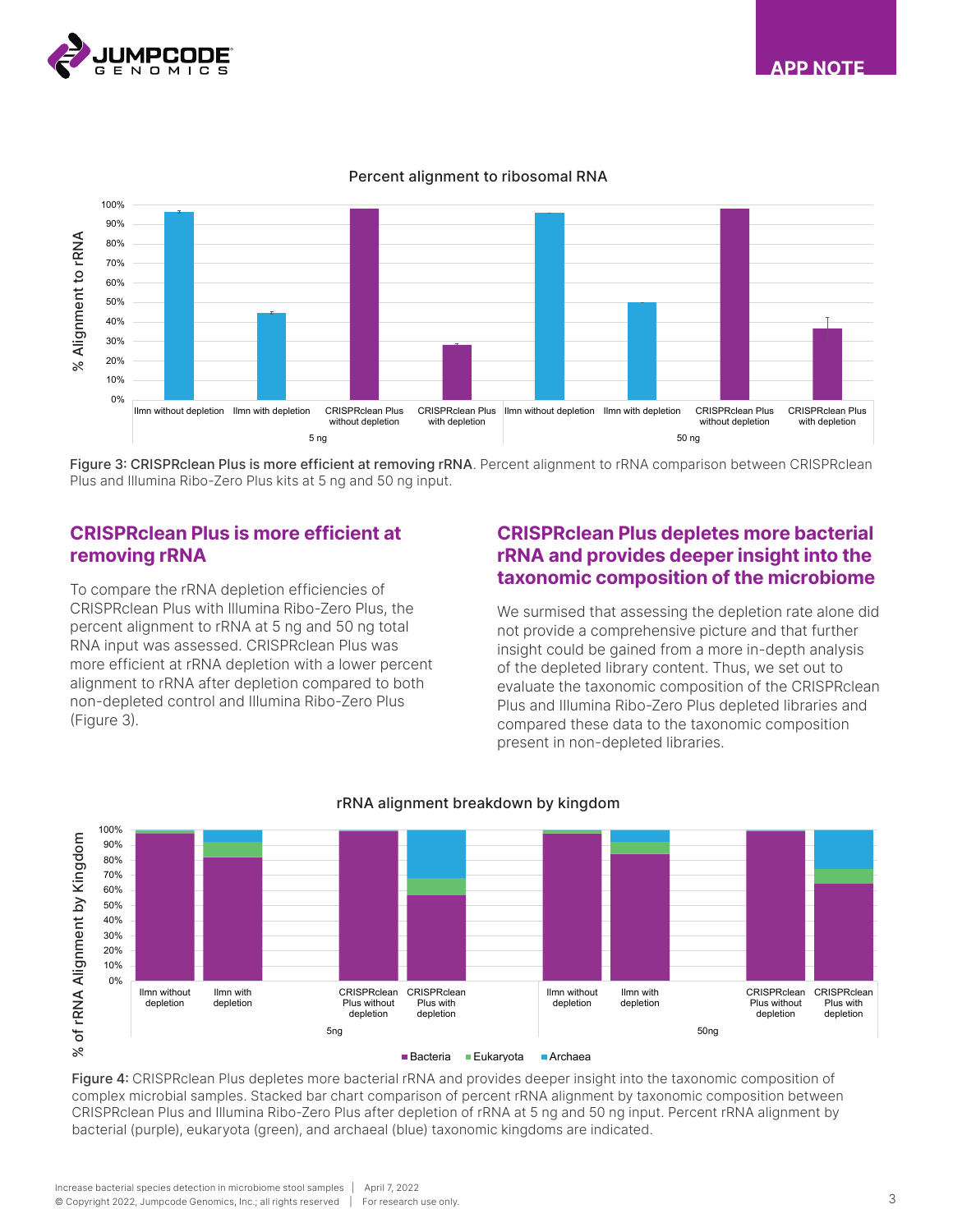

APP NOTE

A closer examination of the taxonomic composition of all three kingdoms of life revealed that while bacterial rRNA accounted for most of the overall remaining coverage following depletion (Figure 4, purple), the presence of relatively more eukaryota rRNA (Figure 4, green) and archaeal rRNA transcripts (Figure 4, blue) were observed in the CRISPRclean Plus depleted libraries compared to Illumina Ribo-Zero Plus.

CRISPRclean Plus is designed to deplete rRNA from 212 bacterial species, covering all phyla in a single depletion reaction. By comparison, Illumina Ribo-Zero Plus is only designed to deplete E. coli and B. subtilis rRNA. Indeed, analysis of the depletion content composition revealed that more bacterial rRNA was depleted using the CRISPRclean Plus method compared to Illumina

Ribo-Zero Plus, producing a lower percent alignment to bacterial rRNA after depletion compared to both nondepleted control and Illumina Ribo-Zero Plus (Figure 4, purple). These data highlight the utility of CRISPRclean Plus depletion in enabling researchers to gain deeper insight into the taxonomic composition and diversity of complex microbial samples.

#### CRISPRclean Plus depletion provides increased sensitivity for greater bacterial species detection

We next set out to evaluate the bacterial detection sensitivity of CRISPRclean Plus compared to Illumina Ribo-Zero Plus. The data revealed that CRISPRclean



Depletion increases bacterial detection sensitivity

Figure 5: CRISPRclean Plus yields increased bacterial detection sensitivity. Observed 4-5 fold increase in bacterial species identified using CRISPRclean Plus compared to Illumina Ribo-Zero Plus after depletion of rRNA at 5 ng and 50 ng input. The cutoff is set at greater than or equal to 10 RPM (reads per million).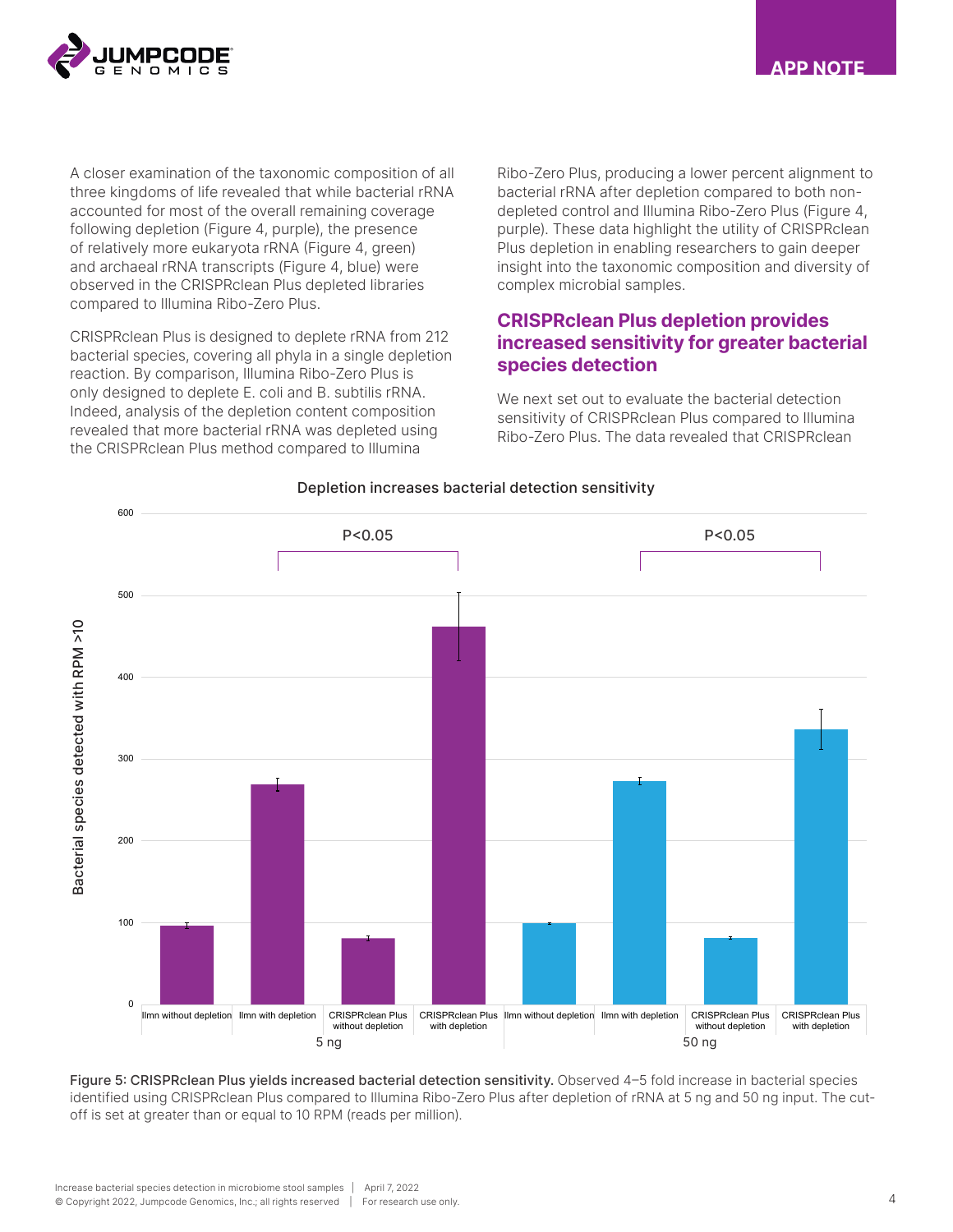

APP NOTE

Plus produced a 4–5 fold increase in bacterial species detection compared to Illumina Ribo-Zero Plus following depletion (Figure 5). These data highlight the superior rRNA depletion utility of CRISPRclean Plus, thus enabling researchers to gain greater detection sensitivity into the quantity and composition of bacterial species in complex microbial samples.

#### CRISPRclean Plus retains more bacterial species read counts

To further assess bacterial detection performance following depletion, we evaluated the impact of the CRISPRclean Plus and Illumina Ribo-Zero Plus methods on the retention of bacterial species in depleted vs. non-depleted samples. The data revealed that at 5 ng input, the CRISPRclean Plus method retained more bacterial species read counts than the Illumina

Ribo-Zero Plus method (50 vs. 9-fold increased sensitivity, respectively; Figure 6). These data provide researchers with further confidence in the performance of CRISPRclean Plus rRNA depletion for providing .<br>.<br>increased bacterial detection.

### **CRISPRclean Plus depletion does not** perturb microbial composition

The inclusion of appropriate reference controls is an important consideration in metatranscriptomic microbiome profiling for method validation and 100 comparing consistency across replicates. We evaluated the concordance of the data sets obtained from CRISPRclean Plus and Illumina Ribo-Zero Plus 10 methods in depleted fecal samples. We used the Zymo control as a positive control.<sup>2</sup> Read counts for the top 10 bacterial species in the Zymo control were C<br>P<br>m<br>m



#### CRISPRclean Plus and Illumina Ribo-Zero Plus methods in depleted fecal samples vs the Zymo control

Figure 6: CRISPRclean Plus retains more bacterial species read counts for depleted compared to non-depleted samples 1000000 at 5 ng. Read counts from replicates before and after depletion were higher for CRISPRclean Plus depleted samples (50-fold) compared to Ribo-Zero Plus for depleted samples (9-fold). Note that the y=x line of the shaded area indicates how the read counts would line up if the bacterial species read counts between the depleted and the non-depleted samples were balanced. A shift to the left shows that bacterial species read counts are higher for the CRISPRclean Plus methods compared to the Ribo-Zero Plus method (right-shifted correlation compared to CRISPRclean Plus).